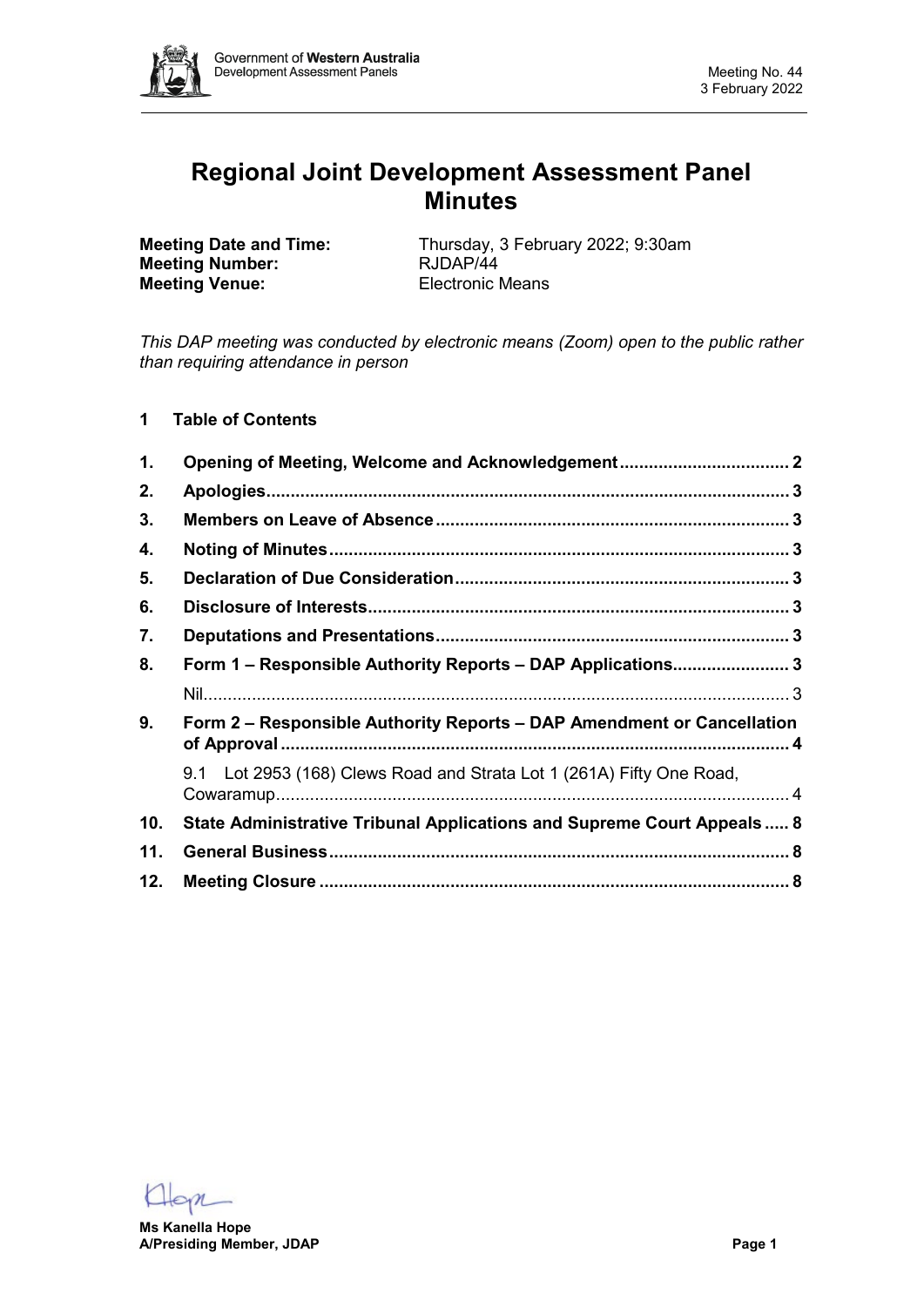

# **Attendance**

# **DAP Members**

Ms Kanella Hope (A/Presiding Member) Ms Lee O'Donohue (A/Deputy Presiding Member) Mr Justin Page (Third Specialist Member) Cr Julia Meldrum (Local Government Member, Shire of Augusta-Margaret River) Cr David Binks (Local Government Member, Shire of Augusta-Margaret River)

# **Officers in attendance**

Ms Angela Satre (Shire of Augusta-Margaret River) Ms Harriet Park (Shire of Augusta-Margaret River)

### **Minute Secretary**

Ms Adele McMahon (DAP Secretariat) Ms Sam Hansen (DAP Secretariat)

### **Applicants and Submitters**

Mr Tayne Evershed (Planning Solutions)

### **Members of the Public / Media**

Nil

# <span id="page-1-0"></span>**1. Opening of Meeting, Welcome and Acknowledgement**

The A/Presiding Member declared the meeting open at 9:32am on 3 February 2022 and acknowledged the traditional owners and paid respect to Elders past and present of the land on which the meeting was being held.

The A/Presiding Member announced the meeting would be run in accordance with the DAP Standing Orders 2020 under the *Planning and Development (Development Assessment Panels) Regulations 2011.*

# **1.1 Announcements by Presiding Member**

The A/Presiding Member advised that in accordance with Section 5.16 of the DAP Standing Orders 2020 which states *'A person must not use any electronic, visual or audio recording device or instrument to record the proceedings of the DAP meeting unless the Presiding Member has given permission to do so.',* the meeting would not be recorded.

This meeting was convened via electronic means (Zoom). Members were reminded to announce their name and title prior to speaking.

**Ms Kanella Hope A/Presiding Member, JDAP Page 2**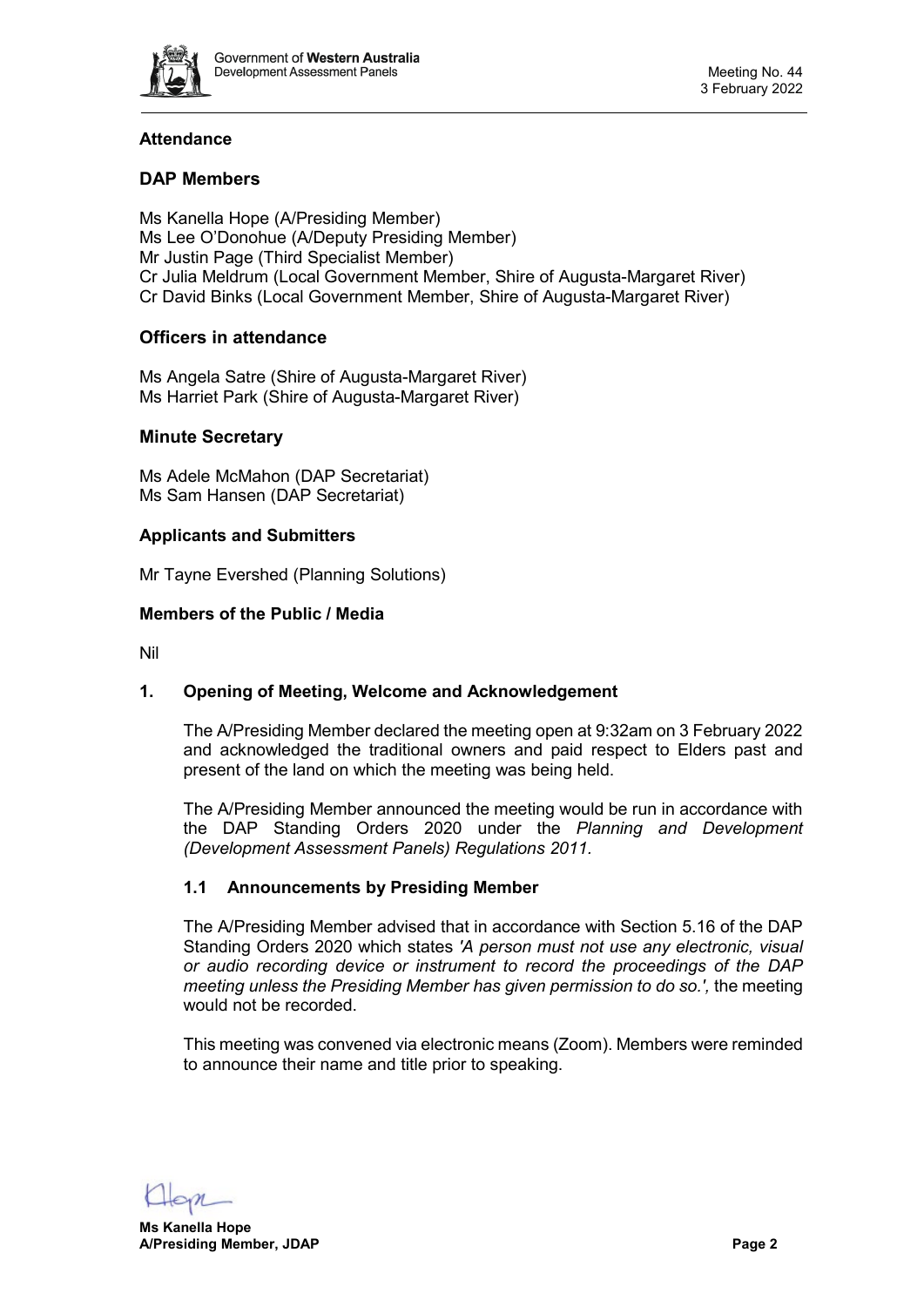

# <span id="page-2-0"></span>**2. Apologies**

Mr Paul Kotsoglo (Presiding Member)

# <span id="page-2-1"></span>**3. Members on Leave of Absence**

Nil

### <span id="page-2-2"></span>**4. Noting of Minutes**

DAP members noted that signed minutes of previous meetings are available on the [DAP website.](https://www.dplh.wa.gov.au/about/development-assessment-panels/daps-agendas-and-minutes)

### <span id="page-2-3"></span>**5. Declaration of Due Consideration**

All members declared that they had duly considered the documents.

# <span id="page-2-4"></span>**6. Disclosure of Interests**

DAP Member, Mr Paul Kotsoglo, declared a Pecuniary Interest in item 9.1. Mr Kotsoglo is the Managing Director of Planning Solutions, the applicant for this application

In accordance with section 6.2 and 6.3 of the DAP Standing Orders 2020, the A/Presiding Member determined that the member listed above, who had disclosed a Pecuniary Interest, was not permitted to participate in the discussion and voting on the item.

# <span id="page-2-5"></span>**7. Deputations and Presentations**

- **7.1** Mr Tayne Evershed (Planning Solutions) addressed the DAP against the recommendation for the application at Item 9.1 and responded to questions from the panel.
- **7.2** Ms Angela Satre (Shire of Augusta-Margaret River) addressed the DAP in relation to the application at Item 9.1 and responded to questions from the panel.

# <span id="page-2-7"></span><span id="page-2-6"></span>**8. Form 1 – Responsible Authority Reports – DAP Applications**

Nil

**Ms Kanella Hope A/Presiding Member, JDAP Page 3**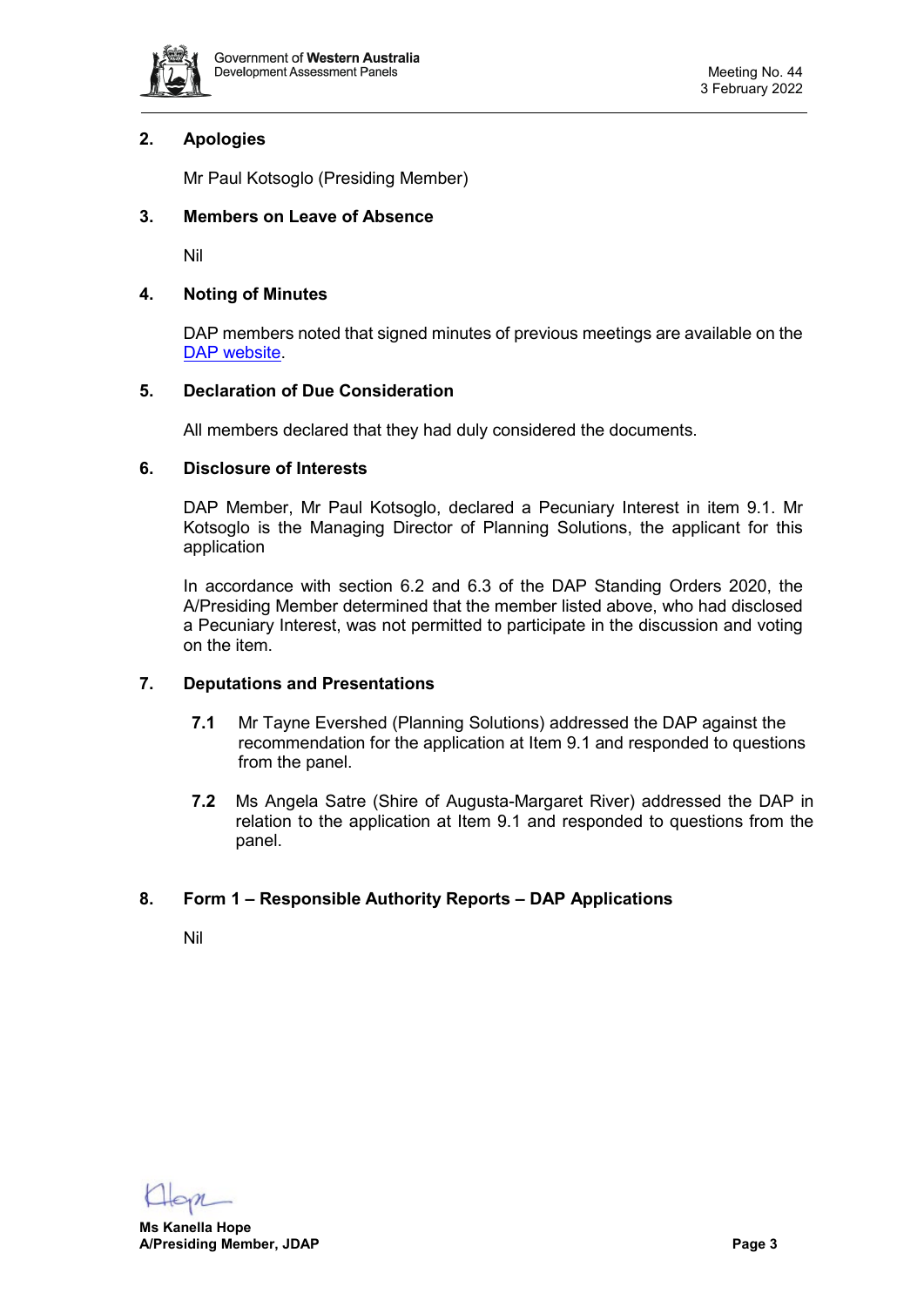

# <span id="page-3-0"></span>**9. Form 2 – Responsible Authority Reports – DAP Amendment or Cancellation of Approval**

# <span id="page-3-1"></span>**9.1 Lot 2953 (168) Clews Road and Strata Lot 1 (261A) Fifty One Road, Cowaramup**

| Development Description:    | Proposed Winery, Restaurant and Cellar Door, and    |  |  |
|-----------------------------|-----------------------------------------------------|--|--|
|                             | <b>Special Events</b>                               |  |  |
| <b>Proposed Amendments:</b> | Deletion of Condition 6 of originally approved Form |  |  |
|                             | 1 application (DAP Ref: 21/0194)                    |  |  |
| Applicant:                  | <b>Planning Solutions</b>                           |  |  |
| Owner:                      | <b>HAT Southwest Investments Pty Ltd</b>            |  |  |
| Responsible Authority:      | Shire of Augusta-Margaret River                     |  |  |
| DAP File No:                | DAP/21/01945                                        |  |  |

# **REPORT RECOMMENDATION**

*The A/Presiding Member declared that the Report Recommendation be separated into two (2) parts in accordance with Section 5.5.3 of the DAP Standing Orders 2020.*

### **SEQUENTIAL MOTION 1**

**Moved by:** Ms Lee O'Donohue **Seconded by:** Cr Julia Meldrum

That the Regional Joint Development Assessment Panel resolves to:

1. **Accept** that the DAP Application reference DAP/21/01945 as detailed on the DAP Form 2 dated 30 November 2021 is appropriate for consideration in accordance with regulation 17 of the *Planning and Development (Development Assessment Panels) Regulations 2011*;

#### **The Sequential Motion Recommendation was put and CARRIED UNANIMOUSLY.**

**REASON:** The Panel was satisfied that reconsideration of condition 6 was suitable as a Form 2 matter. Amendment or otherwise of condition 6, relating specifically to a public art obligation, would not substantially change or adjust the original approval.

#### **SEQUENTIAL MOTION 2**

**Moved by: Cr Julia Meldrum <b>Seconded by: Cr David Binks** 

2. **Approve** DAP Application reference DAP/21/01945 and accompanying plans in accordance with Clause 68 of Schedule 2 (Deemed Provisions) of the *Planning and Development (Local Planning Schemes) Regulations 2015*, and the Shire of Augusta Margaret River Local Planning Scheme No. 1 subject to the following conditions: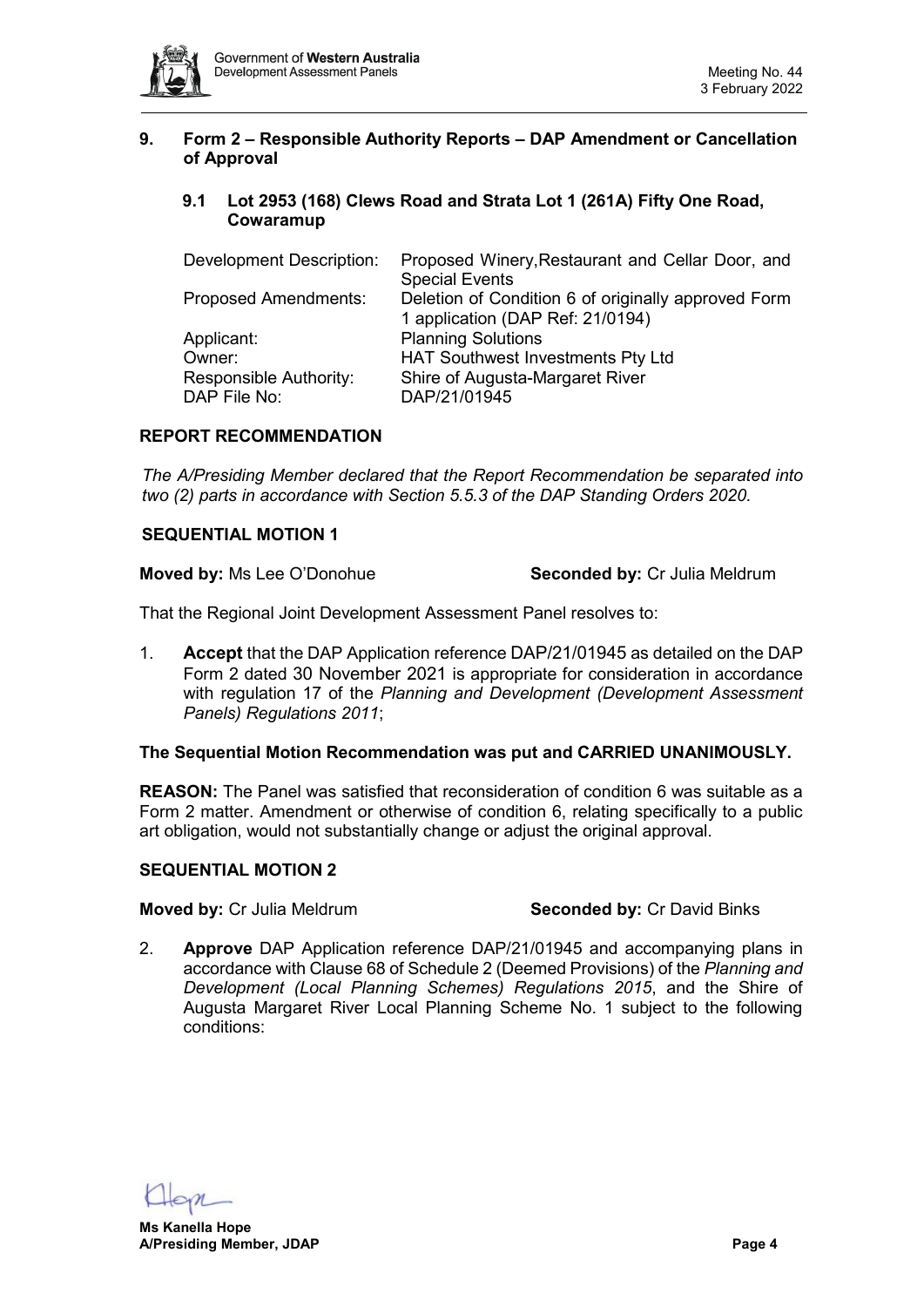

# **Amended Condition**

6. Prior to issue of a building permit for the development, the proponent shall make a contribution toward public art in accordance with the Shire's *Corporate and Community Services Policy 15 Public Art Policy* based on the cost of the development, excluding works associated with the development of the winery.

#### **New Advice Notes**

1. All other conditions and requirements detailed on the previous approval (DAP Ref: DAP/21/01945) dated 4 June 2021 shall remain unless altered by this application.

# **AMENDING MOTION**

### **Moved by:** Cr David Binks **Seconded by:** NIL

That Amended Condition No. 6 be amended to read as follows:

*Prior to issue of a building permit for the development, the proponent shall make a contribution toward public art in accordance with the Shire's Corporate and Community Services Policy 15 Public Art Policy based on the cost of the development, excluding works associated with the development of the winery. by either:* 

- *a) payment to the Shire of a cash-in-lieu amount equal to the sum of the 1% contribution amount. This must be paid to the Shire prior to the date specified in an invoice issued by the Shire, or prior to the issuance of a building permit for the approved development, whichever occurs first; or*
- *b) provision of Public Art on-site to a minimum value of the 1% contribution amount. The following is required for the provision of Public Art on-site:*
	- *(i) The landowner or applicant on behalf of the landowner must seek approval from the Shire for a specific Public Art work including the artist proposed to undertake the work to the satisfaction of the Shire in accordance with Corporate and Community Services 15 Public Art (CSSP15). The Shire may apply further conditions in regard to the proposed Public Art;*
	- *(ii) No part of the approved development may be occupied or used until the Public Art has been installed in accordance with the approval granted by the Shire; and*
- *c) the approved Public Art must be maintained in compliance with the approval granted by the Shire and any conditions thereof, to the satisfaction of the Shire."*

**The Amending Motion LAPSED for want of a Seconder**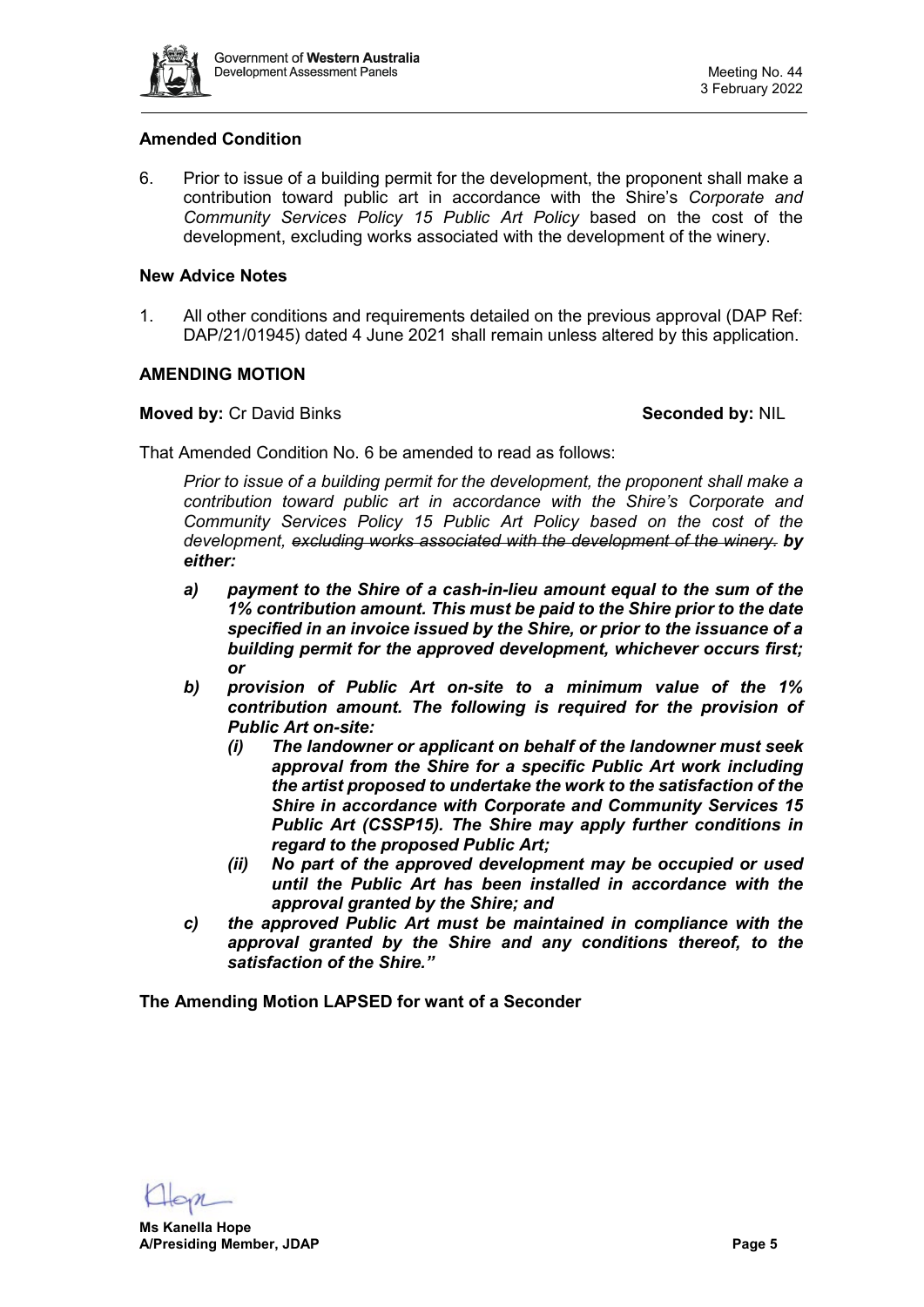

### **The Sequential Motion 2 was put and LOST (2/3).**

- For: Cr Julia Meldrum Cr David Binks
- Against: Ms Kanella Hope Ms Lee O'Donohue Mr Justin Page

## **ALTERNATE SEQUENTIAL MOTION 2**

#### **Moved by:** Ms Lee O'Donohue **Seconded by:** Mr Justin Page

2. **Approve** DAP Application reference DAP/21/01945 and accompanying plans in accordance with Clause 68 of Schedule 2 (Deemed Provisions) of the *Planning and Development (Local Planning Schemes) Regulations 2015*, and the Shire of Augusta Margaret River Local Planning Scheme No. 1 subject to the following conditions:

#### **Amended Condition**

1. To delete Condition 6

All other conditions and requirements detailed on the previous approval dated 4 June 2021 shall remain unless altered by this application.

#### **The Alternate Sequential Motion was put and CARRIED (3/2).**

- For: Ms Kanella Hope Ms Lee O'Donohue Mr Justin Page
- Against: Cr Julia Meldrum Cr David Binks

**REASON:** The Panel agreed with the Shire that the Council Policy CCSP15 could be given consideration under Clause 67(2)(zb). Despite this, the Panel did not agree (by majority vote) with the Shire that the proposed amended condition 6 as set out in the RAR was sufficiently justified or based on reasonable planning certainty, need and nexus.

The Shire's desire for public art and the high quality and scale of the development was not disputed. However, the Shires rationale for the condition is a policy position. This position lacks implementation criteria and planning rationale, criteria and planning rationale that is typically found in a Local Planning Policy or a Development Contribution Scheme.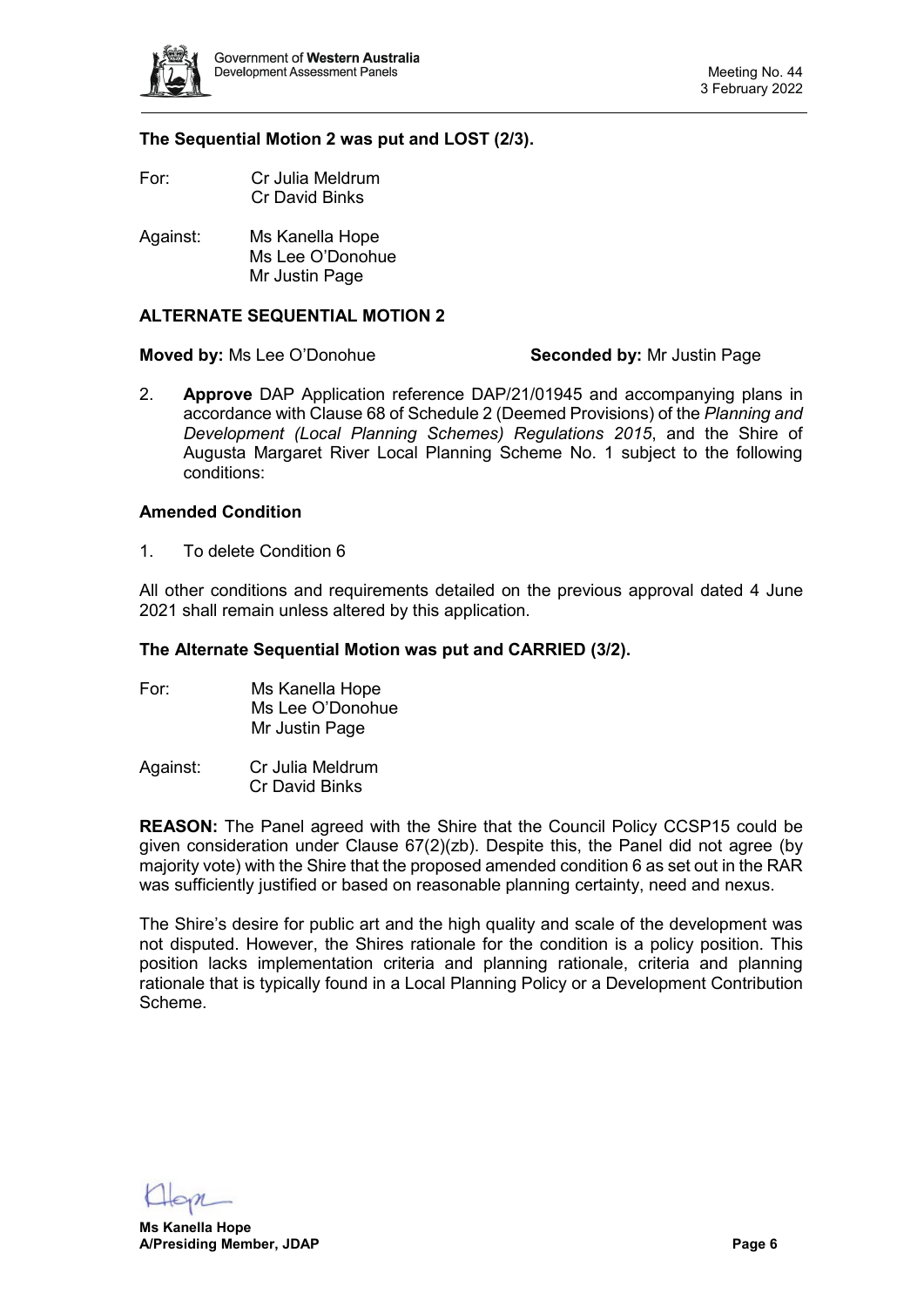

# **ALTERNATE RECOMMENDATION**

That the Regional Joint Development Assessment Panel resolves to:

- 1. **Accept** that the DAP Application reference DAP/21/01945 as detailed on the DAP Form 2 dated 30 November 2021 is appropriate for consideration in accordance with regulation 17 of the *Planning and Development (Development Assessment Panels) Regulations 2011*;
- 2. **Approve** DAP Application reference DAP/21/01945 and accompanying plans in accordance with Clause 68 of Schedule 2 (Deemed Provisions) of the *Planning and Development (Local Planning Schemes) Regulations 2015*, and the Shire of Augusta Margaret River Local Planning Scheme No. 1 subject to the following conditions:

# **Amended Condition**

1. To delete Condition 6

All other conditions and requirements detailed on the previous approval dated 4 June 2021 shall remain unless altered by this application.

### **The Alternate Recommendation was put and CARRIED (3/2).**

- For: Ms Kanella Hope Ms Lee O'Donohue Mr Justin Page
- Against: Cr Julia Meldrum Cr David Binks

**REASON:** The Panel agreed with the Shire that the Council Policy CCSP15 could be given consideration under Clause 67(2)(zb). Despite this, the Panel did not agree (by majority vote) with the Shire that the proposed amended condition 6 as set out in the RAR was sufficiently justified or based on reasonable planning certainty, need and nexus.

The Shire's desire for public art and the high quality and scale of the development was not disputed. However, the Shires rationale for the condition is a policy position. This position lacks implementation criteria and planning rationale, criteria and planning rationale that is typically found in a Local Planning Policy or a Development Contribution Scheme. The Panel determined that the deletion of Condition No. 6, would not adversely undermine the planning outcomes of the Panel's original development approval decision and subsequently removal of Condition No. 6 is considered reasonable under proper and orderly planning.